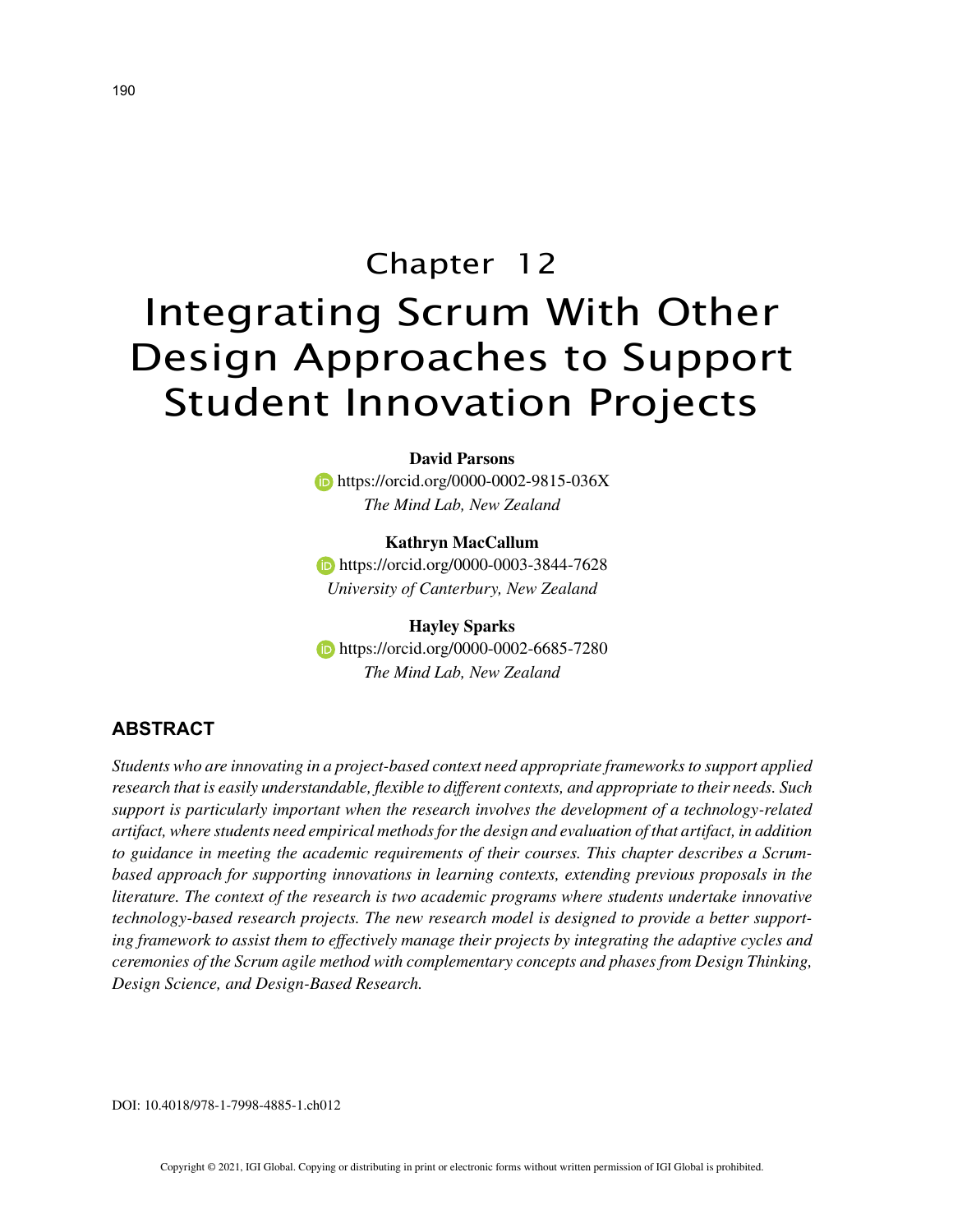## **INTRODUCTION**

For emerging researchers, an understanding of research methods, paradigms and approaches is still developing. Students working in technology innovation are often coming from either the initial stages of higher education or the professional world, where the focus has been on developing artifacts. When translated into an educational context, artifacts are created by students as an outcome of a course of instruction and therefore are similar to the concept of products, which are the outcome of a Scrum process. In an agile software development context, the key outcome is working software (Beck et al., 2001), but in an educational context the set of artifacts is broader, and may include a range of outputs used for assessment, such as designs, reports, strategies, plans etc. Students undertaking this type of study have often not been exposed to the concept and application of research and often have little understanding of how research and product development fit together. They therefore struggle with framing their research, and understanding where the development of the artifact fits within the research process.

The various strands of design research (in both information systems and education) have been developed to help link artifact development with an empirical process, with a focus on rigor in both the development of the artifact and its evaluation. We use the broad term "design research" here to include both design science (also known as design science research) and design-based research, as described later. However, for emerging researchers, the link is not always clear between the development methodology and the research contribution. Design research methods can work well in more substantial research projects (such as doctoral projects) which are significantly longer and can support multiple full-cycle iterative designs, but are not ideal for the scale and learning focus of smaller student projects that may only take one semester.

The focus of this chapter is to outline the development of a guiding framework for emerging researchers so that they can balance the relevance of product development with the rigor of research within the constraints of short, learning-focused projects. This framework is based on iterative Scrum cycles supported by a Design Thinking phase and some complementary techniques drawn from design research. The development of this framework has arisen from the need to provide students with a process that would guide them when undertaking a research project focused on artifact development. Two different contexts of student research have been used as the motivation and testing ground for the ideas that have been incorporated into the framework presented in this chapter.

## **Background Context**

The background context of this study is two higher education programs in different institutions that focus on technology innovation. In both cases, students work on substantial projects that are based on new and disruptive technologies, so their learning is constructionist in nature. In one context, the students are postgraduates with a diverse background, many with industrial experience. In the other context, the students are undergraduates working with industry clients to develop systems. In both cases, the students are focused on the creation of new technology products and typically have little concept of research when they enroll on their programs.

Context 1 is a private graduate school which offers a Master's program in technological futures. This program is focused on an applied project. The students are required to develop an innovative product (artifact) situated in a real-world context using emerging technologies and appropriate research methods. The students within this Master's are typically mature students who have come from an industry back-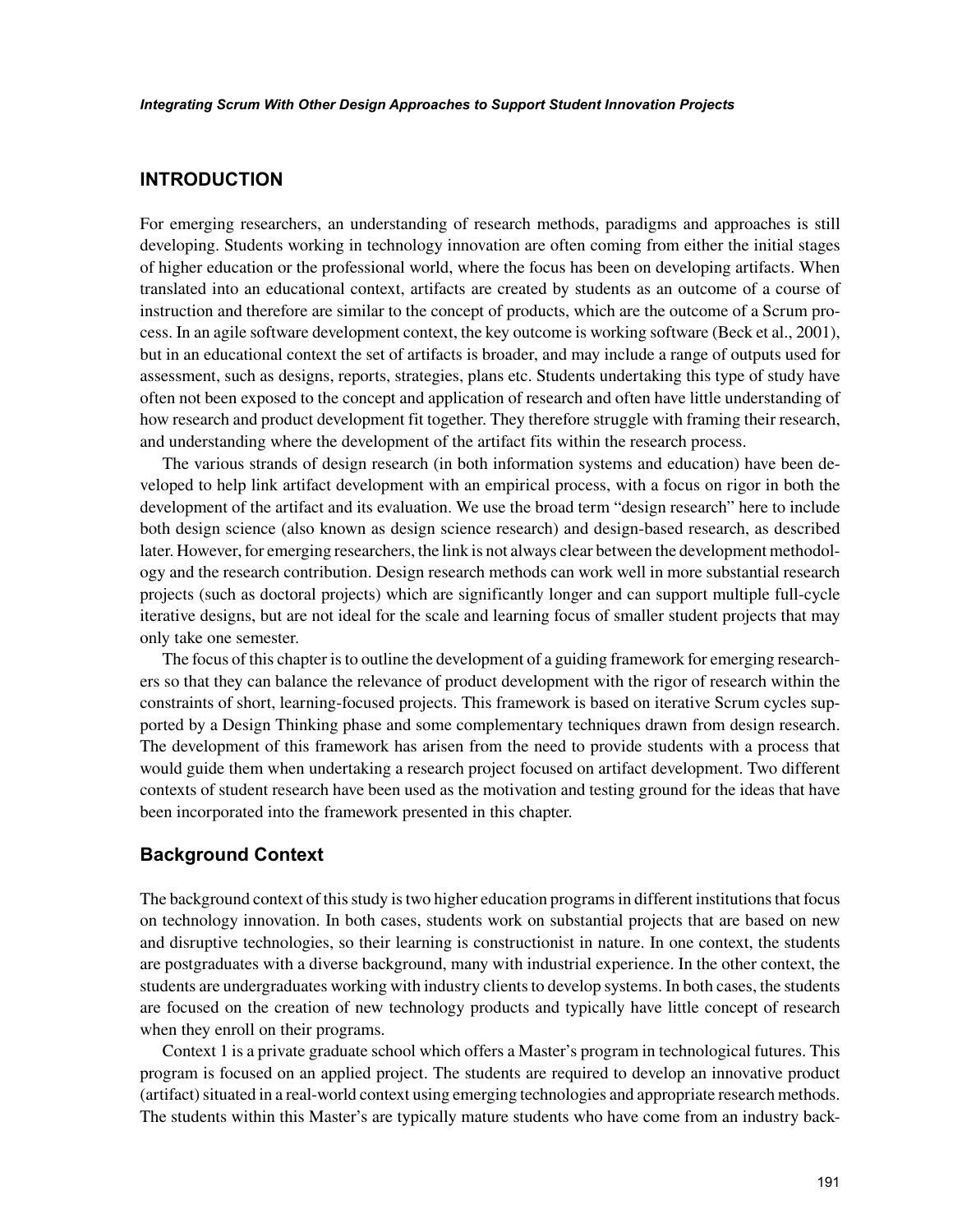ground, with many wanting to undertake a program that will help them start a new venture or scale an existing one focused on new and emerging digital technologies. Since this program was developed for professionals, helping them situate research alongside the development of artifacts was needed. Many of these students had finished their undergraduate programs many years previously, or had entered postgraduate study through professional pathways, and had little research and academic background. Therefore, tying in industry concepts with a research method that was focused on strengthening their existing knowledge was necessary.

Context 2 is a regional polytechnic offering mostly vocational programs. The program considered here is an undergraduate degree in computing. Within that program is a pathway for students developing an artifact which is industry-focused, with a specific industry client. The challenge for these students is to ensure that while they are focusing on creating a specific product for an industry client, they are also meeting the academic requirements for their qualification, to ensure that they are both research-informed and producing material that is suitable for academic assessment.

This chapter outlines a framework which marries innovations with reflective knowledge development and dissemination, suitable for student research projects. The focus is to develop a process that can be easily followed, and which adopts robust and systematic methods for the development and evaluation of innovative products. This can better support student project work by recommending a specific research process suitable for innovative learning. By drawing together ideas from agile methods, Design Thinking, and design research the proposed process could be followed to guide students developing a practical project framed by research.

The following sections begin by introducing some observations around the common challenges faced by research students from less academic backgrounds, and what is needed from a supporting framework that can assist them in successfully managing their innovation projects. This is followed by a discussion about how design research, Scrum and Design Thinking might each contribute to a new framework, while acknowledging that none of these approaches was intended for students individually undertaking course-based research in limited timeframes and therefore cannot be adopted uncritically. The next section develops some theoretical ideas around how different aspects of the various approaches being discussed have been combined in previous research, and how their synergies may be interpreted in the context of this study. The chapter then describes the framework that has been developed from these various theoretical strands to help support students in implementing their projects, which is intended to be used as part of a student guide to research in innovation projects. The chapter concludes with some reflections on the current status of the framework and outlines future work.

#### **ISSUES IN INNOVATIVE STUDENT RESEARCH PROJECTS**

In observing students working through their projects the researchers have, despite project and student diversity, identified several common factors where better support is required.

Time management is unsurprisingly essential. Students need a framework to structure their research timelines and milestones and manage multiple workflows at the same time to ensure timely completion, while integrating planning as a continuous process (Peters et al., 2012). However, many students try to start at the solution and do not understand the importance of process, or of having an iterative approach and openness to exploring a range of different approaches / processes.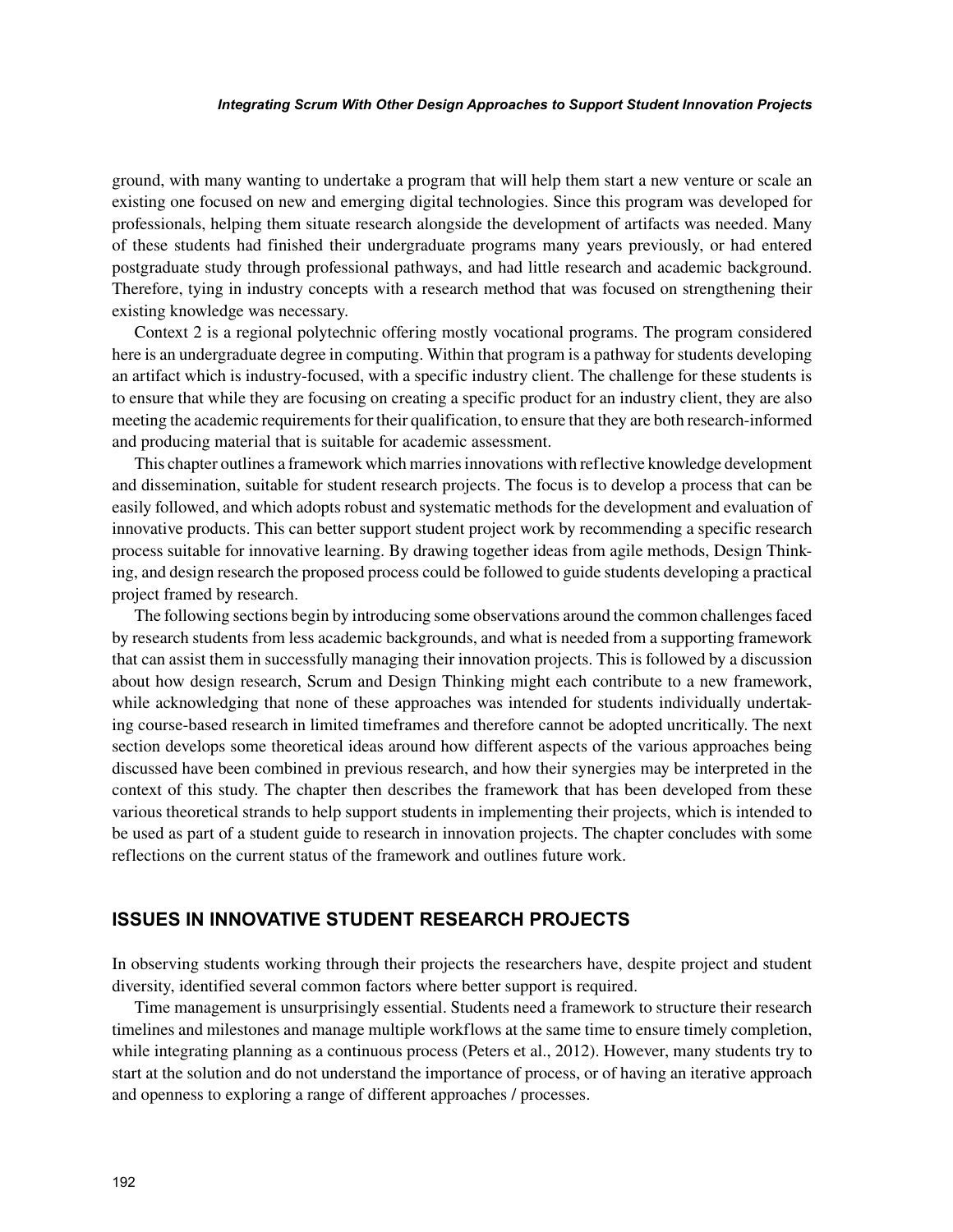Students in the two contexts being investigated often work on projects independently but usually within real contexts and need to factor in engagement with stakeholders and/or experts when required. In addition to managing this time, students need support in how they engage with these stakeholders. In most cases, these stakeholders are product end-users, where engagement is required to ensure that the product meets their needs. However, in cases where projects are embedded in an industry with a specific client, students also need to balance clients' expectations and to ensure that projects are suitably scoped to meet the needs of the client as well as their own learning outcomes. In these cases, students are often supported by the supervisor of the program to ensure that managing scope and changes in requirements can be balanced to still ensure that a successful outcome can still be reached, even if the outcome is not the final version but just a proof concept or minimum viable product. Since a core concept of agile methods is that scope has to be traded off when new requirements arise, academics need to support students by allowing for flexible assessment criteria that are able embrace change in an agile manner. This requires an awareness of the different metrics needed for student projects and aspects of continuous assessment (Bai et al., 2018).

Students also need to understand that the main required output of a research process in an academic context may not necessarily be the product or technological artifact they are basing their research around but could be a theoretical contribution disseminated as a research article or whitepaper. They struggle with integrating research methodology into a product development context, often focusing on the development of the artifact and developing little understanding of the empirical rigor and robust data collection needed in research.

A flexible and adaptive process is important given the diversity of project foci and possible outputs, and because plans often change considerably. Students who are unable to adapt run out of time, particularly if they are working at the same time as studying. They need to be flexible about potentially having multiple different outcomes that may or may not all become final products or outputs depending on how other aspects of the process play out.

Students also need to be able to begin the substantive part of the process at different points depending on the project (idea, context, level of existing background knowledge). Some projects can be related to well-understood challenges and opportunities and therefore less background research is required, while others might be related to less well-understood challenges and opportunities and therefore more initial research is required. Similarly, they need to be able to restart the process or begin again at a particular point in the process in case of pivots in projects. Although an adaptive and iterative process is required, time constraints limit the number of iterations that can be accommodated.

The context of student research based on practical projects that create useful artefacts is typically addressed by the field of Design Science Research within the Information Systems discipline. The generalized stages within a design science research approach are the identification of a relevant problem, the development of an artifact that addresses the problem, evaluation of the artifact, articulation of its value, and an explanation of the implications (March & Storey, 2008). However, there are many different interpretations in the literature of how design science should be implemented, and many are highly academic and unsuited to industry focused courses. The researchers' experience with students working on applied projects has suggested that design science research has much to offer to academic study but does not help students to develop contemporary skills in an industry that is increasingly based on agile processes.

As an alternative approach, this chapter proposes that Scrum provides a suitably adaptive and flexible framework to address some of the problems outlined above by supporting iterative feedback loops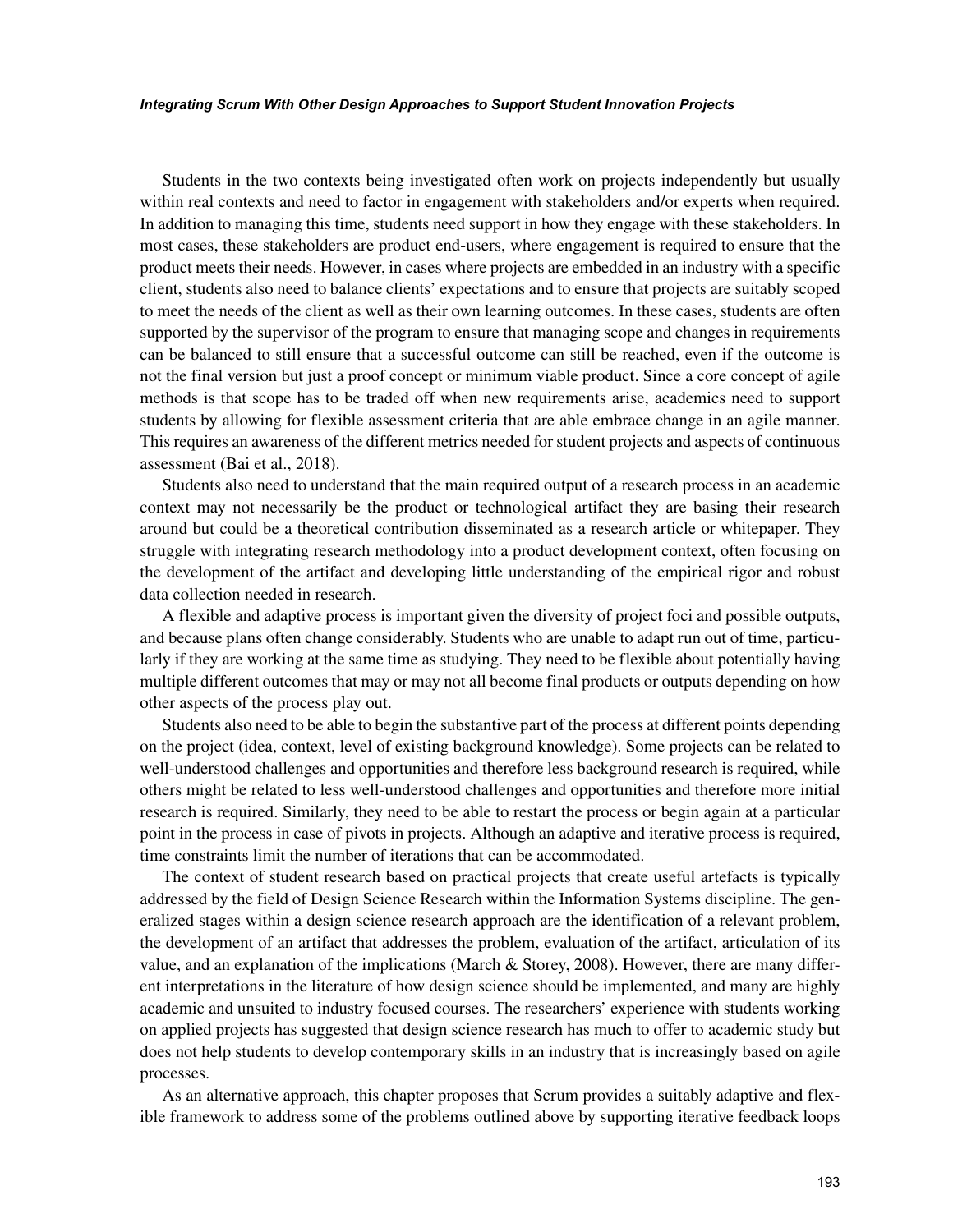with meaningful milestones without over-emphasizing the various philosophical intricacies of different design science approaches. However, there remain some issues that Scrum alone does not clearly address, such as assisting student engagement with stakeholders and the evaluation of multiple options. In these areas, Design Thinking has shown promise. Design thinking is generally defined as an analytic and creative process that engages a person in opportunities to experiment, create and prototype models, gather feedback, and redesign (Razzouk & Shute, 2012). We believe that it provides a strong complement to a Scrum-based research process, as outlined later in this chapter. In addition, we recognize that there are elements of design science research might be integrated with these more industry-focused approaches to ensure that academic rigor is retained in an educational context. In addition, the field of Design-Based Research, which is similar to design science but focused on education, is also considered for possible contributions to a revised model of what a more agile student project process might look like. The current state of progress of developing a Scrum-based design approach for student innovation projects that integrates concepts from Design Thinking, Design Science and Design-Based Research is described in this chapter.

## **DESIGN SCIENCE RESEARCH IN INFORMATION SYSTEMS AND EDUCATION**

The intention of adopting the approaches embedded within design science (research) is that the creation of a technology artifact can be managed through a rigorous and repeatable research process that creates not only an artifact relevant to its context but also a contribution to the knowledge base. Design science was initially rooted in technology products, but educators saw the value of a design science of education to enable the introduction of new learning technologies. This work has grown into the field of design-based research, which focuses on the learning sciences. There is, however, no single model for how such research can be undertaken, with multiple approaches to both design science and designbased research, with many different emphases on iterative step sequences and adaptation to context, as outlined in the following sections.

## **Design Science Research Frameworks**

Design science research in Information Systems focuses on the design and creation of technology artifacts in an iterative process. There are several design science frameworks, each with their own particular structures and emphases. One of the earliest was the Design Cycle by Takeda et al. (1997). They described an iterative logical process to assist in designing outcomes that cannot be fully known upfront and introduced abduction and deduction phases to acknowledge this challenge.

The Design Cycle forms the basis (along with other early models) of Vaishnavi and Kuechler's (2011) Design Science Research Cycle (developed from work first published online in 2004). The first two steps in their process ("awareness of problem" and "suggestion") establish a project as research, followed by deductive stages of development, evaluation, and conclusion. The cycle is explicit about there being multiple iteration points – at any stage, the cycle may return to further developing awareness of the problem. The circumscription process that takes place during the main body of the cycle (prior to reflection) emphasizes the way that specific acts of construction generate understanding that is contextualized to that research process, so theory cannot predict validity in advance.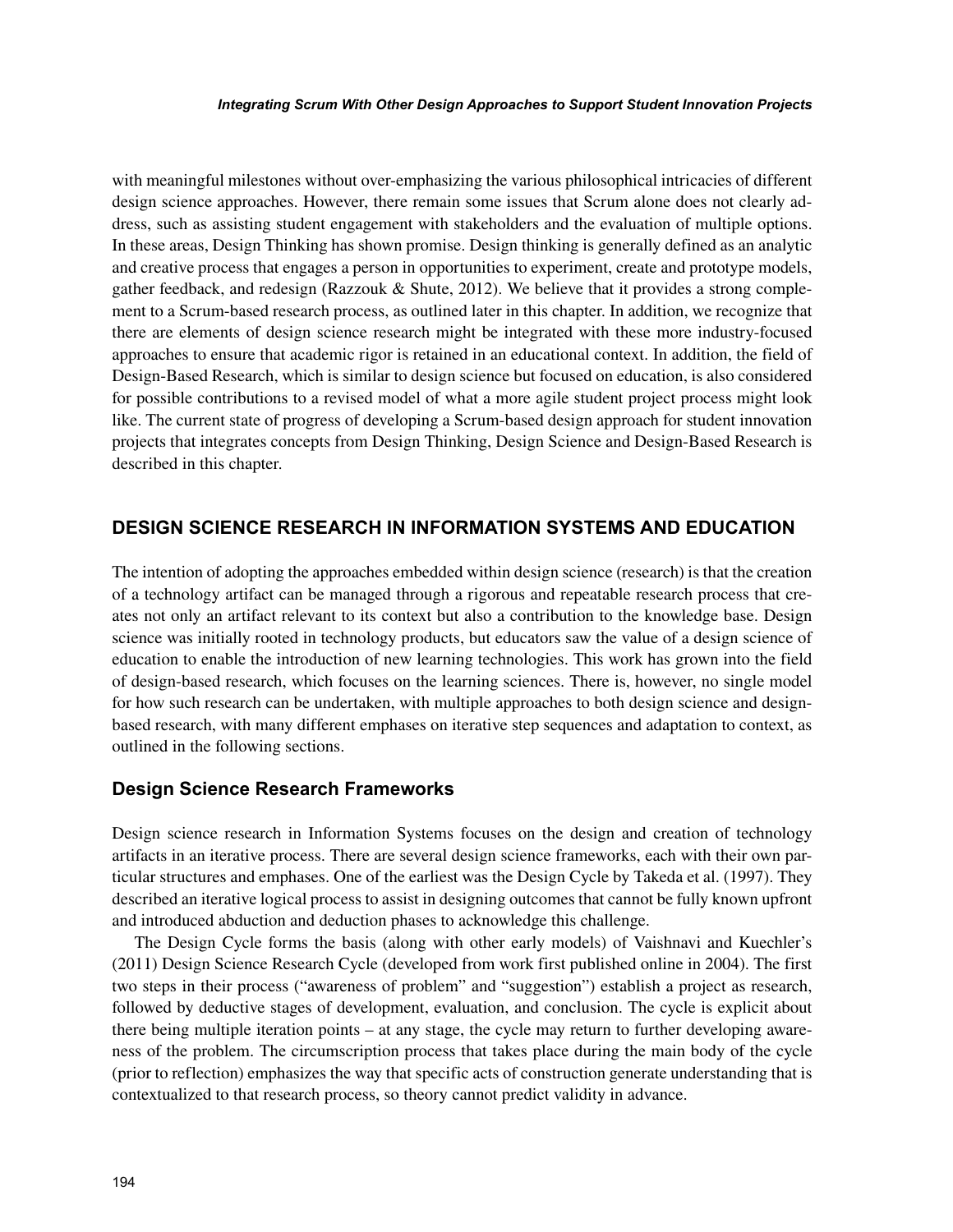Design Science in Information Systems Research (Hevner et al., 2004) was developed around the same time as the Design Science Research Cycle but provides a somewhat different set of key concerns. It emphasizes the necessary balance between relevance and rigor, and the importance of research projects adding not only to the knowledge base but also to be applied in the appropriate environment of people and organizations. There is an expectation that the creation of an artifact also creates improvements or extensions to theories or methods. Although the model includes a cycle of assessment and refinement, there is no concept of multiple entry or exit points in the process. In summary, this model is more concerned with the broader research contexts and outcomes than the mechanics of the design science research process.

The Design Science Research Methodology for Information Systems Research (Peffers et al., 2007) has a similar approach to Vaishnavi and Kuechler's model of iterating back to the original problem space from various points in the cycle. However, it also includes multiple entry points to the research, and the process iteration concludes with communication. The method goes through a series of iterations with explicit sequential steps: Identify the problem and motivate, define the objectives of the solution, design and development, demonstration, evaluation, and communication. Like Hevner et al. it emphasizes the contribution aspect of the design science research, with "disciplinary knowledge" being the final outcome.

#### **Design-Based Research**

Although design science was initially rooted in technology products, as early as 1992 Collins was proposing a design science of education (commonly referred to now as design-based research) to enable the introduction of new technologies. A key concept was that the innovation being evaluated could be much broader than a single artifact (Collins, 1992).

Kelly (2004) further elaborates on the outcomes or products from design-based research studies. These may be about models of practice, or learning, or the design and use of a new software tool or learning environments. The main message is that design always leads to an artifact, but that artifact could be a non-tactile outcome such as a new theory. Cobb et al. (2003) reinforce this idea that it is a theory-oriented enterprise, where the theories do real work in practical educational contexts. This idea also emphasizes the links to design science by stating that such design experiments are extended (iterative) and interventionist (innovative and design-based).

Van Den Akker et al. (2006) provide a further set of criteria for design-based research, that it should: 1) aim at designing an intervention in the real world; 2) incorporate a cyclic approach of design, evaluation, and revision; 3) focus on understanding and improving interventions; 4) measure the merit of a design by its practicality for users in real contexts, and 5) be based on, and contribute to, theory. Amiel and Reeves (2008) also highlight the need for a systematic approach to producing research that makes a difference, but also suggests the importance of collaborative methods of investigation.

Unlike design science research in information systems, the design-based research community has not developed extensive frameworks for the process. For example, Brown's (1992) model is a simple construct of inputs to engineering a working environment, and subsequent interactions with theory, outputs and dissemination. The most developed model for education design research is probably McKenney and Reeves' (2013) generic model, with an iterative cycle of analysis / exploration, design / construction, evaluation / reflection and intervention / understanding. The iterative model includes returning to any previous stage from intervention / understanding.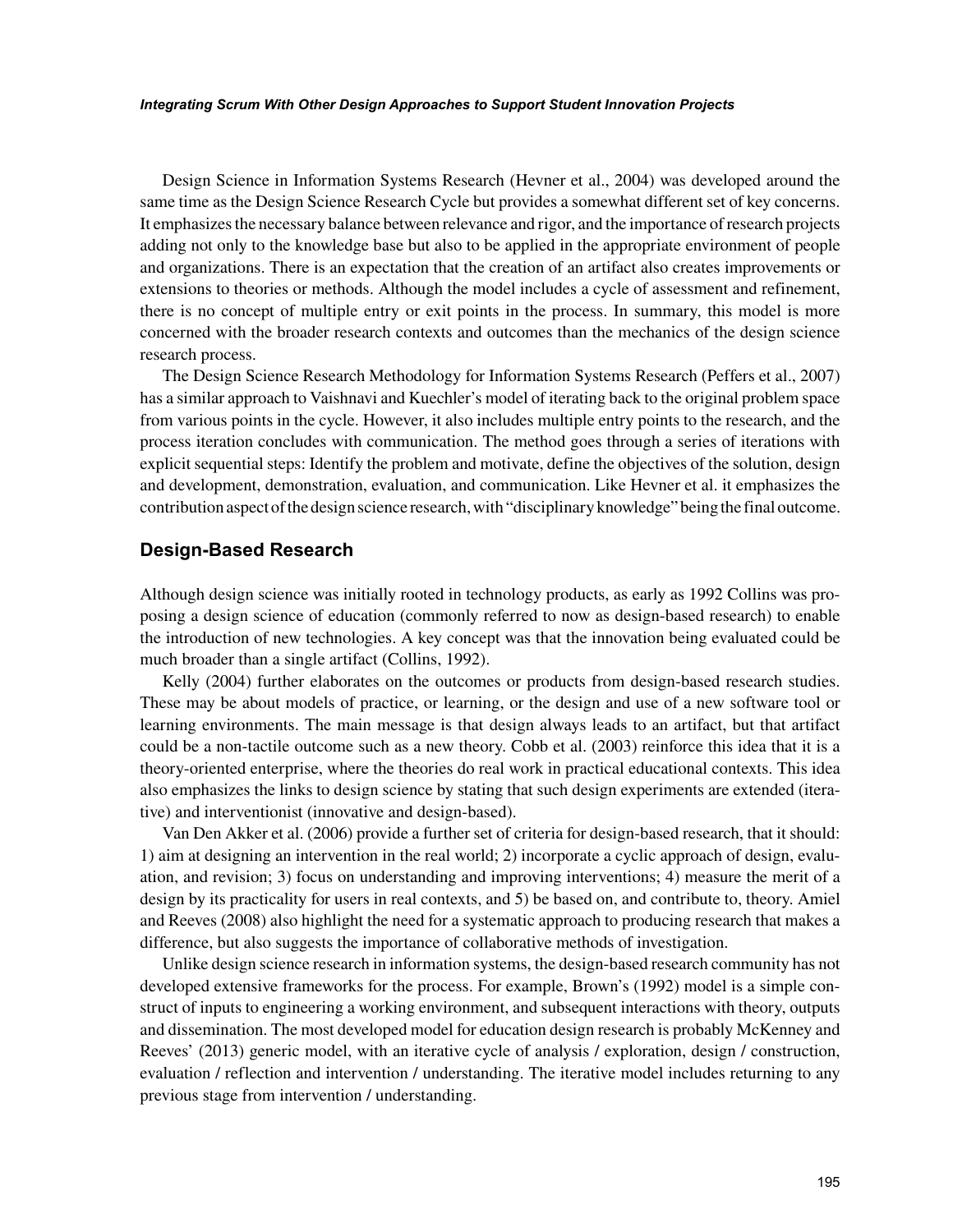Despite the broad variations in all these examples, from design science and design-based research, there are some common themes that emerge. All of these models are iterative, though there are some variations in where and when these iterations might take flight. They all take into account that the research process goes through different phases and that outputs of the process may be theoretical as well as based on creating an artifact. The overall process is on focusing initial uncertainty through adaptive cycles of learning and a final phrase that focuses on the communication of outcomes. One model, at least, also emphasizes collaboration.

In the context described in this chapter, the aim is to assist student-researchers to manage very diverse innovation projects that may emphasize either product or theory by providing an explicit process that acknowledges the common threads of design science and design-based research while also ensuring that these projects meet the program schedule. A model is needed that is suitably lightweight for small scale, short term student projects, though one that could be expanded, if necessary, to be applied for a longer time scale. The published models discussed above are essentially too focused on process rigor, when many students need to produce output relevance. With this in mind, agile methods (Scrum in particular) have been explored as an alternative model for such projects as being industry relevant, adaptive, simply explained and easy to follow.

#### **AGILE METHODS AND SCRUM**

In the 1980s, innovative product companies were shifting from linear to integrated approaches that stimulated new kinds of learning and thinking in breadth (Takeuchi & Nonaka, 1986). By the late 1990s, software development methods were becoming increasingly integrated and iterative by leveraging new technologies and a greater understanding of the development process to embrace change. In 2001, the developers of these new ways of thinking got together to create the Manifesto for Agile Software Development (Beck et al., 2001), which outlined the key values and principles of this approach to building applications. Since then, agile methods have become the predominant global approach to the building of software.

The idea that methods developed from the processes and techniques of the software industry, particularly agile thinking, can be applied to teaching and learning in other domains has become increasingly popular (Parsons & MacCallum, 2019). Software developers were the first to articulate the properties of effective team design, but agile approaches are not particularly tied to software development and can easily be applied to other domains (Cockburn, 2008). Agile approaches, which are founded on continuous learning and improvement, supported by regular reflection and collaboration, seem to hold much promise for education.

The most popular agile method, and the one most focused on within a project management context (as opposed to software engineering), is Scrum (Schwaber & Sutherland, 2017). The concept of Scrum comes from research on innovative product development companies (Takeuchi & Nonaka, 1986) where traditional methods of development were characterized as being like a relay race, a siloed process where each step is separated from the next, while new approaches were more team-based with everyone moving forward together - hence the analogy with the team game of rugby, from which the term "Scrum" comes. In this sense, Scrum is ideal for collaborative student projects but can also be a suitable framework for individual projects, since all projects have to involve stakeholders.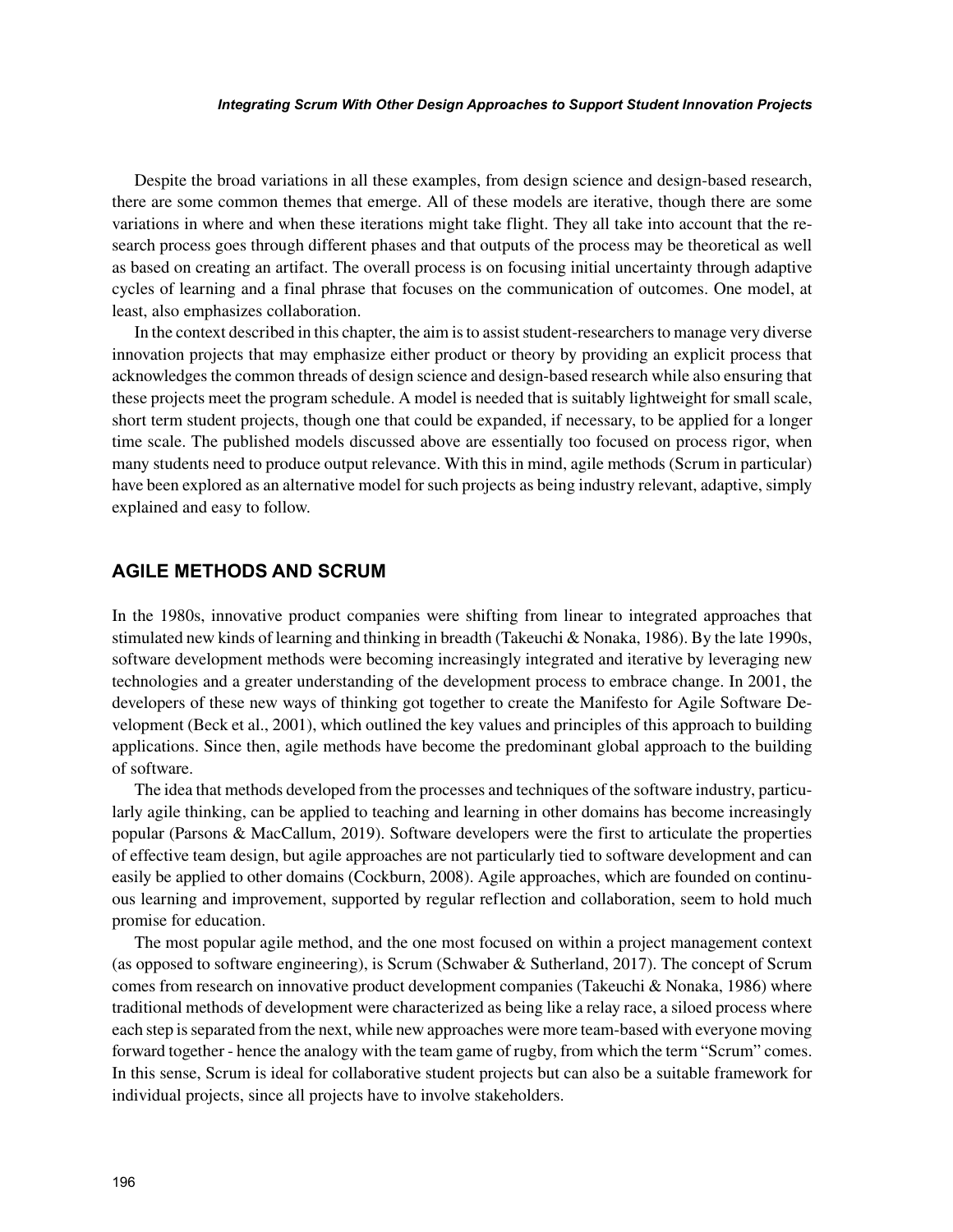The Scrum framework emphasizes transparency, inspection, and adaptation, which its authors claim makes it an empirical process, and can provide useful guidance for applied educational research projects. The Scrum process of creating a backlog of items that feeds into multiple timeboxed sprints, each producing a meaningful incremental product and followed by a review and retrospective, can be an effective way of keeping research projects on track. A Scrum-based approach has been applied to some programs in the context under discussion to support iterative progress and reflective practice for the development of learning artifacts (products). However, experience suggests that Scrum alone does not provide suitable scaffolding for the early phases of research, nor take account of the nature of academic outputs.

The main problem with using Scrum as a framework for student research is that the Scrum framework was designed with the needs of the software development community in mind. For software projects, the Scrum guide (Schwaber & Sutherland, 2017) assumes that there is a product owner who is able to bring requirements from the customer into the team. It does not provide details on how this original backlog building process takes place since it focuses on the development cycle, not on the gathering of requirements. At the other end of a project, the output from a Scrum software development process is simply a software product to be delivered to the customer. As we have seen from design research frameworks, one of the important considerations is how the output of a project is represented, given that this output may not be any kind of product but could perhaps just be theoretical. Therefore, Scrum is a valid approach to the central series of iterations of a project, where the work is actually done, but students need more structure to the development of an initial backlog for a Scrum-style process of sprints to begin. They also need more support in the process of generating a final output and disseminating it to the relevant stakeholders, which might be, for example, examiners or publishers as well as clients

## **DESIGN THINKING**

Given the issue of how to create a suitable project backlog for a Scrum style process, any series of sprints needs to be preceded by a suitably investigative and creative way to develop a research-focused backlog. One approach that can be used for this purpose is Design Thinking, "an inventive process, through which problems are identified, solutions proposed and produced, and the results evaluated...Succinctly stated, it is purposeful, problem solving thought and action." (Norman, 2001).

As innovative product companies started shifting from linear to integrated approaches in the 1980s, which later led to the Agile movement, Design Thinking also arose. In one of the earliest books on the topic by Peter Rowe, published in 1987, Design Thinking originated within the industrial design and engineering sector (Kimbell, 2011). Design Thinking sprang from the need to develop a process that would help reconceptualize and comprehend problems that were otherwise complex or ill-defined. A significant part of the problem-solving process in Design Thinking involves the ability to synthesize knowledge from various sources as well as take the design of a solution from a user-centered orientation (Koh et al., 2015). Due to this user-centered nature, Design Thinking has been extremely popular within education contexts, as it provides a structure for students to creatively solve the complex problem through the application of ideation and prototyping (Melles et al., 2015). Design Thinking has also been adopted within a formal research context, with some researchers claiming that its adoption within Action Research can provide stronger outcomes (Romme, 2004).

Design Thinking has no single model, and each model tends to vary quite significantly in the terms that it uses, but the model used in the context discussed in this chapter is a customized version of the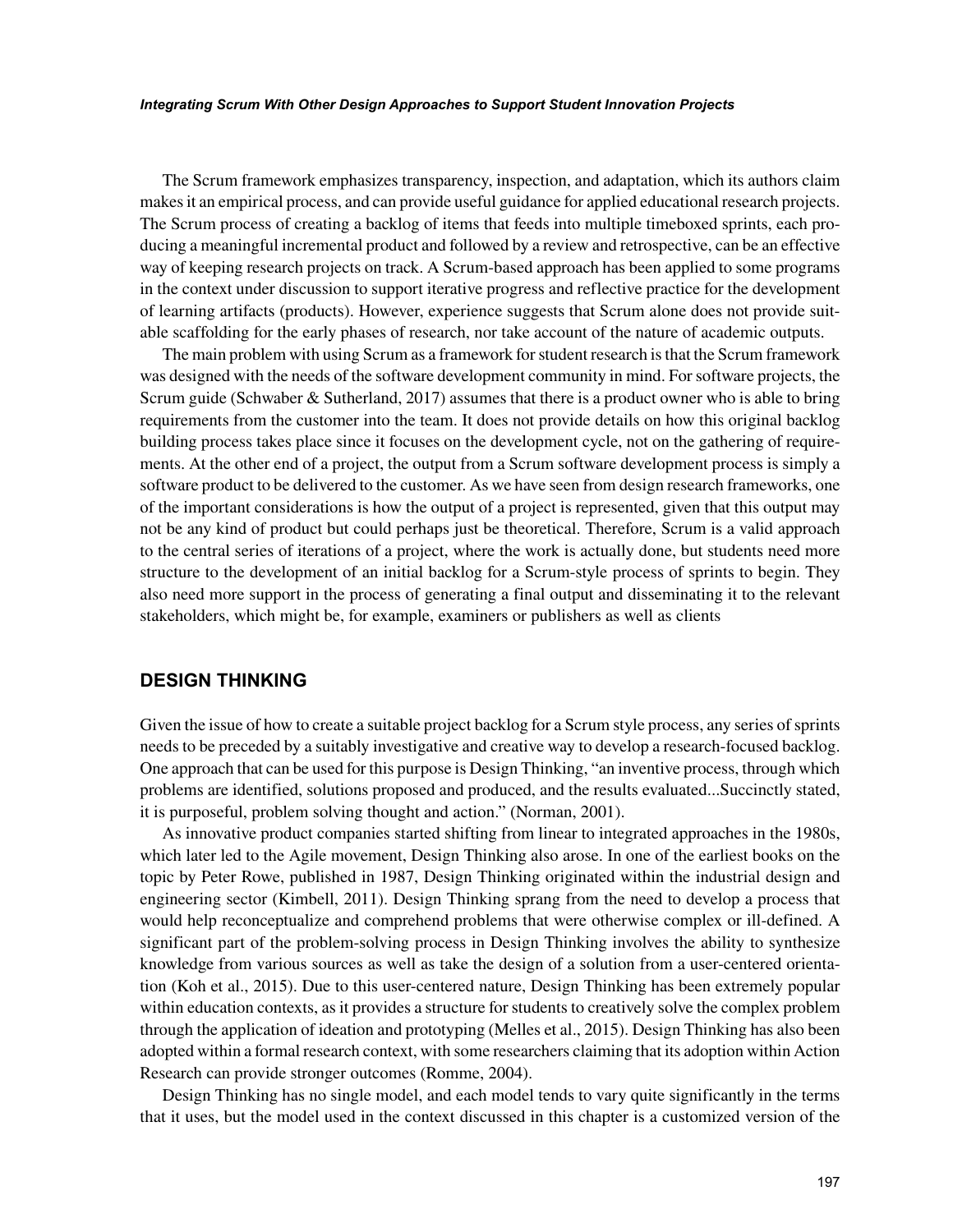Stanford d.school model of empathize, define, ideate, prototype and test (Stanford, 2019). This adapted model of design thinking adds "reflect" and "iterate" stages to the end of the d.school design thinking process to make it more compatible with an academic research context and to more clearly integrate it with the iterative nature of Scrum. Unlike most of the models looked at so far in this chapter, Design Thinking puts a strong emphasis on upfront discovery and ideation based on empathizing with the customer. This raises important questions about the definition of "customer" in an academic student project, which broadens to encompass a range of stakeholders beyond the normal design context, including supervisors, examiners, and publishers.

## **INTEGRATING PROCESS MODELS**

Given that this discussion has drawn on multiple process models, it is important to acknowledge that some of these models have previously been integrated by others. This study is not the first to suggest that agile approaches can be combined with the concepts of design science / design research. For example, Keijzer-Broers and de Reuver (2016) describe developing a health and well-being platform using an approach that combines the distinct stages of a design science process with the concept of a series of agile sprints. This does capture what is perhaps the key difference between an agile process and design research, which is that design science research recognizes that there are explicit phases in the overall process, whereas agile methods do not make explicit distinctions between the types of activity taking place in the sprints, with the exception perhaps of "sprint zero" which initializes the process. The danger with this interpretation is that it removes the iterative revisiting elements from design research models that recognize the specific tasks within each stage, and also the broader flexibility of agile methods that do not dictate what happens in each sprint, and leans more towards a waterfall style process (Royce, 1970).

Conboy et al. (2015) have proposed the Agile Design Science Research Methodology. Based on Peffers et al. (2007). The main feature of this model is that it loses nothing of the existing design science research structures and process. However, this also means that the additional contribution is limited to some elaboration of each stage and an initial "problem backlog" stage. The additional "hardening sprint" is focused on rigor rather than any specific enhancements to the model, so does not provide any fundamental rethinking of design research from an agile perspective. These issues suggest that attempting to add agile methods to a design research process is ineffective because of the sequential structures of these processes, which have more in common with pre-agile iterative frameworks. A better approach may be to wrap an agile Scrum process within additional features from other design processes, which could preserve the adaptive nature of Scrum while bolstering it with a theoretical foundation and outcomes.

Design Thinking and agile methods have also been integrated by some authors, for example, Gurusamy, et al. (2016) map requirements, design and evaluation in agile sprints to different parts of the Design Thinking cycle, while IBM (2018) integrate the discovery aspect of Design Thinking with the delivery aspect of agile methods. This other work suggests that there is a useful role for Design Thinking in agile processes, specifically as a necessary precursor to building a project backlog.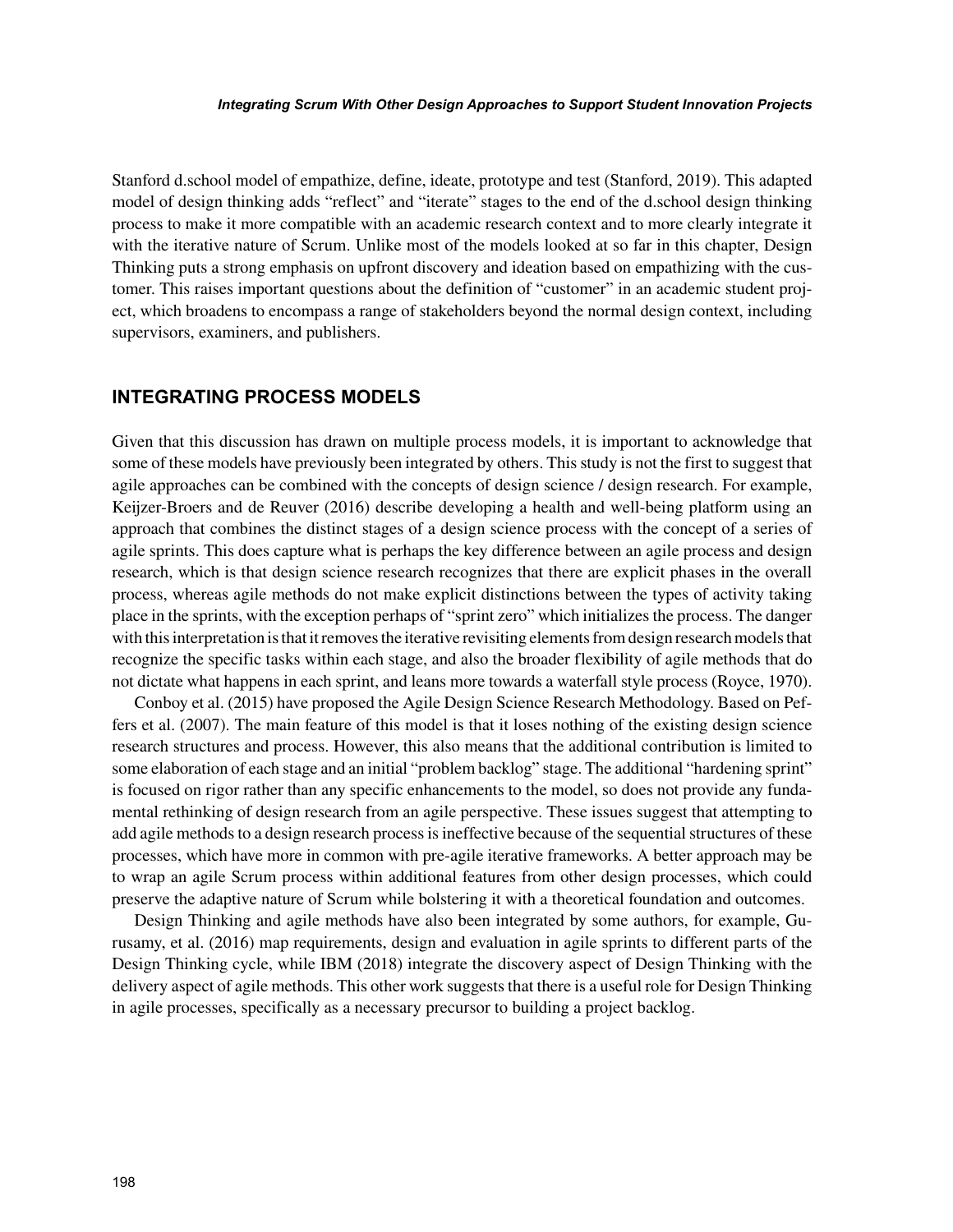# **DEVELOPING AN INTEGRATED SCRUM-BASED RESEARCH FRAMEWORK**

This section provides a brief comparison of the main process models previously introduced, then presents how these can be integrated. This integrated process draws from multiple sources to address the particular requirements of the programs for which it is designed. This process is described as a Scrum-based research framework since it is primarily based on the artifacts and ceremonies of Scrum. However, it also draws on some ideas from design research and elements of Design Thinking. Table 1 summarizes the key process stages and notable features of the main frameworks that have been considered in this chapter. These include the main concepts from these different sources that have been carried forward into the proposed process model that is shown in Figure 1.

| <b>Model</b>                                                                                      | <b>Key Process Stages</b>                                                                                                                                                               | <b>Notable Features</b>                                                                                             |
|---------------------------------------------------------------------------------------------------|-----------------------------------------------------------------------------------------------------------------------------------------------------------------------------------------|---------------------------------------------------------------------------------------------------------------------|
| Design Science Research Cycle<br>(Vaishnavi & Kuechler, 2011)                                     | Awareness - suggestion - development -<br>evaluation - reflection                                                                                                                       | Multiple iteration points, circumscription to<br>context - begins with awareness                                    |
| Design Science in Information Systems<br>Research<br>(Hevner et al., 2004)                        | Environment & knowledge base -<br>construction - assess & refine - evaluation<br>- contribution                                                                                         | Focus on contexts and contribution rather<br>than process detail - emphasizes the<br>environment and knowledge base |
| Design Science Research Methodology<br>for Information Systems Research<br>(Peffers et al., 2007) | Identify problem - define objectives - design<br>& develop - demonstrate - evaluate -<br>communicate                                                                                    | Multiple entry points and emphasis on<br>communication                                                              |
| Design Science of Education<br>(Collins, 1992).                                                   | Multiple innovations - objective evaluation<br>- prioritize candidate technologies - multiple<br>expertise - systematic variation - flexible<br>design revision - multiple evaluations. | Introduction of new technologies.<br>Innovation could be much broader than a<br>single artifact                     |
| Design Experiments (Brown, 1992; Cobb<br>et al., 2003)                                            | Inputs - working environment - contribution<br>to theory - dissemination                                                                                                                | Focus on contribution and dissemination                                                                             |
| Generic Model for Educational Design<br>Research<br>(McKenney & Reeves, 2013)                     | Analysis/exploration - design/construction<br>- evaluation/reflection - intervention/<br>understanding                                                                                  | Potential iterations back from final stage to<br>any previous stage                                                 |
| Scrum<br>(Schwaber & Sutherland, 2017).                                                           | Backlog - sprints - review - retrospective<br>Multiple timeboxed sprints                                                                                                                | Sprints, empiricism, ceremonies and<br>artifacts                                                                    |
| Design Thinking (Stanford, 2019)                                                                  | Empathize - define - ideate - prototype - test -<br>reflect - iterate                                                                                                                   | Ideation of multiple options upfront,<br>prototypes and iteration                                                   |

*Table 1. Concepts from various models*

The Scrum-based research framework (Figure 1) is primarily informed by a need to provide a more explicit process framework to research students while maintaining the agile sprint cycles that have proved beneficial thus far. It is also deliberately simple and so does not present a large number of optional pathways.

The main concept is that the series of iterative sprints that comprise the main "Scrum Cycle" phase are pre-scaffolded by a "Pre-Scrum" phase and followed by a "Post Scrum" phase in a structure that draws ideas from the other process models included in Table 1. The following sections step through each of these three phases before summarizing how the whole framework is intended to support iterative development.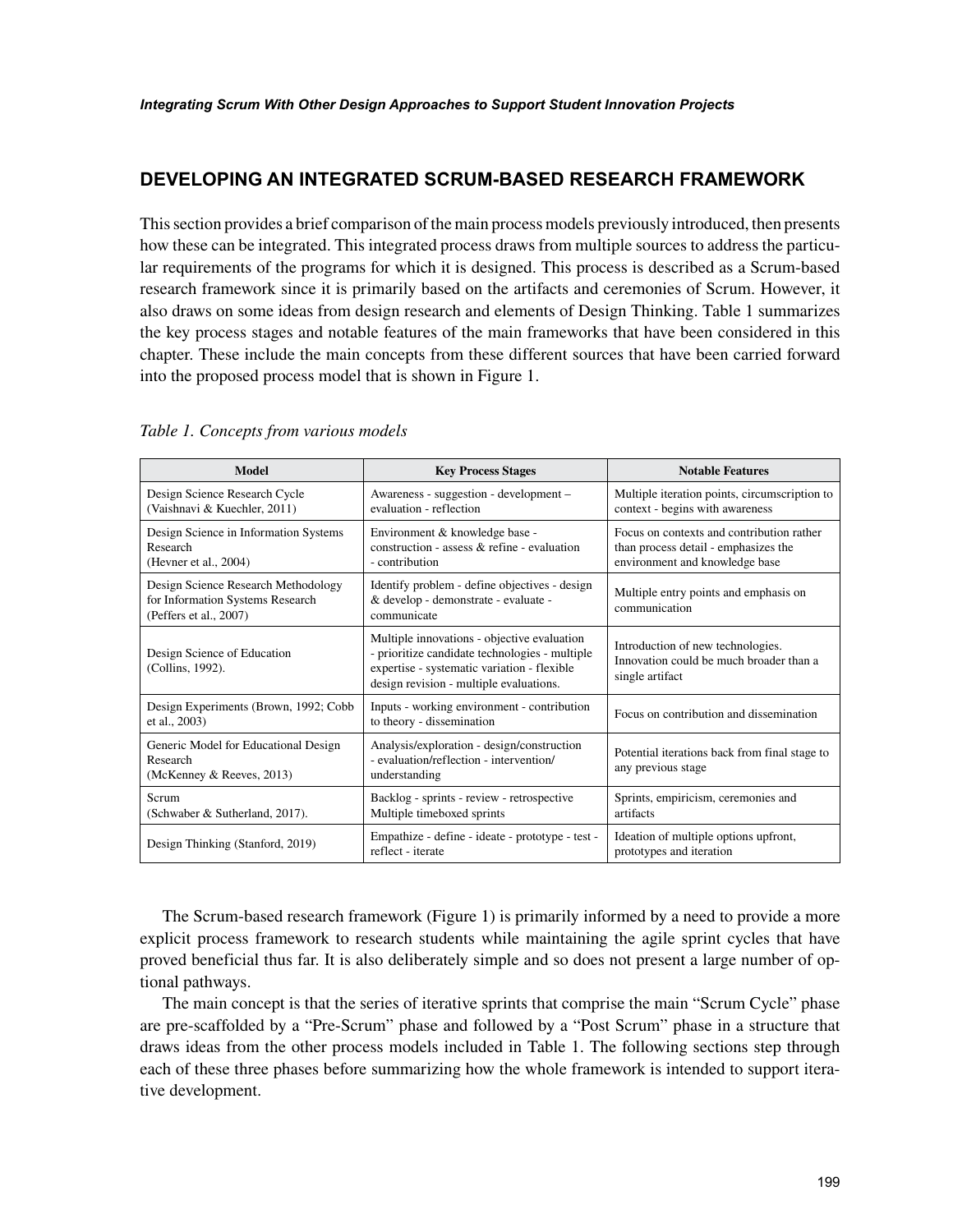

*Figure 1. A Scrum-based research framework for innovation-based projects*

#### **Pre-Scrum Phase**

The first stage of the Pre-Scrum phase is "Build Awareness" (Figure 2) a concept taken from Vaishnavi and Kuechler's Design Science Research Cycle (2011).

Scrum projects tend to bypass the concept of building awareness because they are customer-driven. There is an assumption that the Product Owner brings awareness directly to the team. An initial research phase that focuses on the environment, the knowledge base and connecting with the stakeholders is therefore included. The environment and knowledge base concepts are taken from Design Science in Information Systems Research (Hevner et al., 2004). In an educational context, whether or not students are working for external clients, there is a need to ensure that suitable research is done into the literature as well as any technical information that might be needed. The stakeholder connection is essentially a replacement for the Scrum Product Owner, who normally channels information and requirements from customers and the host organization. In this phase, students need to identify and gain input from clients (if they are building a product), supervisors and other relevant bodies such as ethics committees and impacted communities.

This is followed by a second "Define Objectives" stage, where empathy is built with the stakeholders (a key part of Design Thinking) and suggestions are drawn from the awareness phase. The first part of a Scrum process, building the project backlog that can be used in the Sprints, requires activities driven by the Product Owner. In student research, the student (or student team) essentially becomes the Project Owner. In this role, they need to be able to define a set of objectives that suggest the core research ideas of the project, empathize with their stakeholders, and clarify the boundaries around their research context and environment. The suggestion process, taken from the Design Science Research Cycle (Vaishnavi & Kuechler, 2011) involves the abduction of research possibilities from the knowledge of the domain gained in the previous awareness building stage.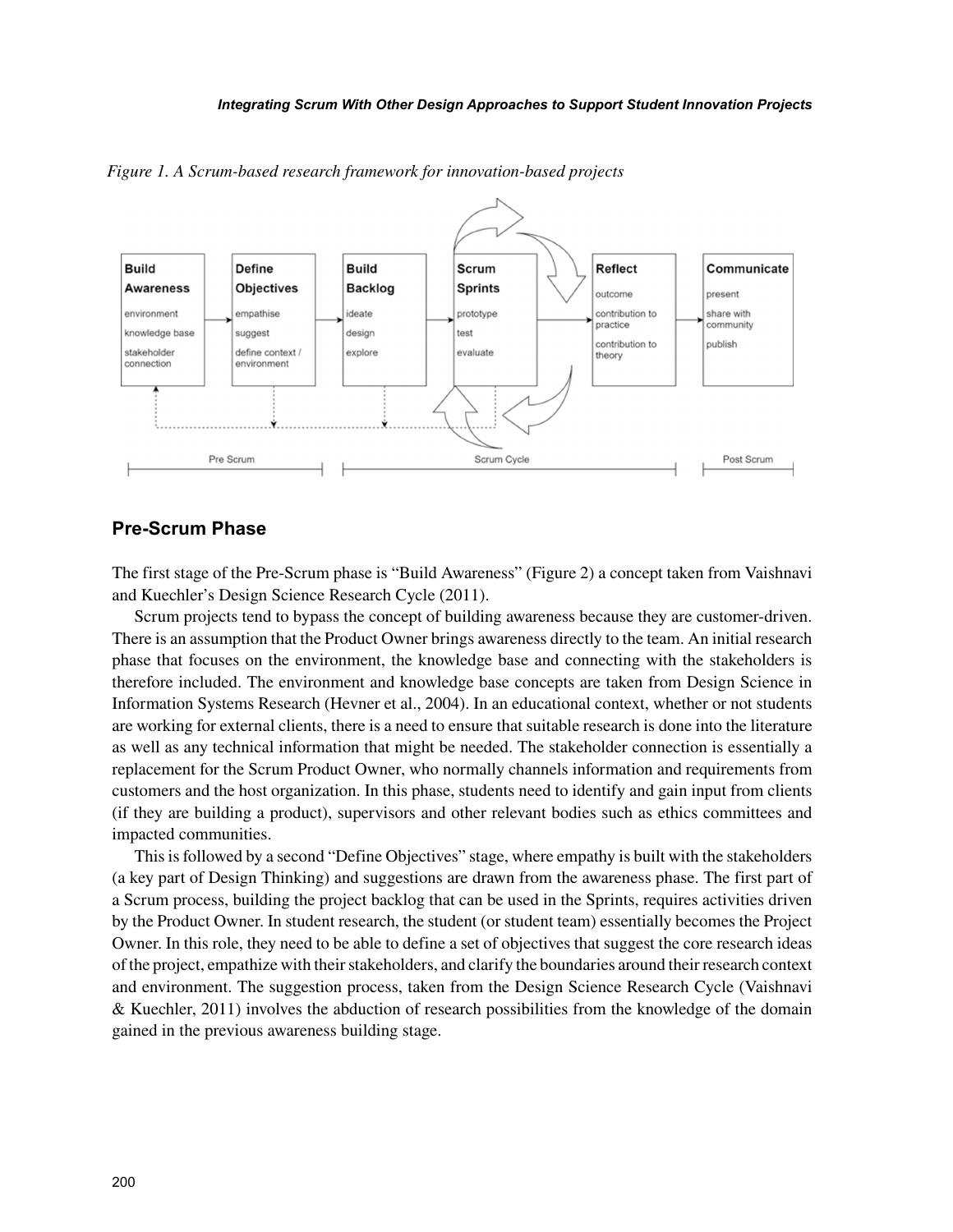*Figure 2. The "Pre Scrum" phase of the framework*



# **The Scrum Cycle**

At the heart of the proposed research project framework is a "Scrum Cycle" (Figure 3) that embodies the key concepts of creating a project backlog, working through that backlog in a series of timeboxed sprint cycles, and ending with reflection phase (similar to the Scrum review / retrospective).

The first part of the Scrum Cycle, the "Build Backlog" stage, involves the ideation of multiple ideas, which draws concepts from both Design Thinking and Collins' (1992) Design Science of Education, whereby students need to consider multiple aspects of an innovation (multiple technologies, multiple expertise, systematic variation etc.) when scoping their backlog.

"Scrum Sprints" are focused on prototyping, testing and evaluation, in a series of timeboxes that should each contribute a specific increment towards the final project outcome, with the evaluation comprising the usual Scrum ceremonies of Sprint Review (assessing what has been achieved) and Sprint Retrospective (assessing where the Sprint process and practices could be improved). The length of a Sprint depends on the length of the student's program of research, but common Scrum timeboxes of two to four weeks would probably be appropriate for most students.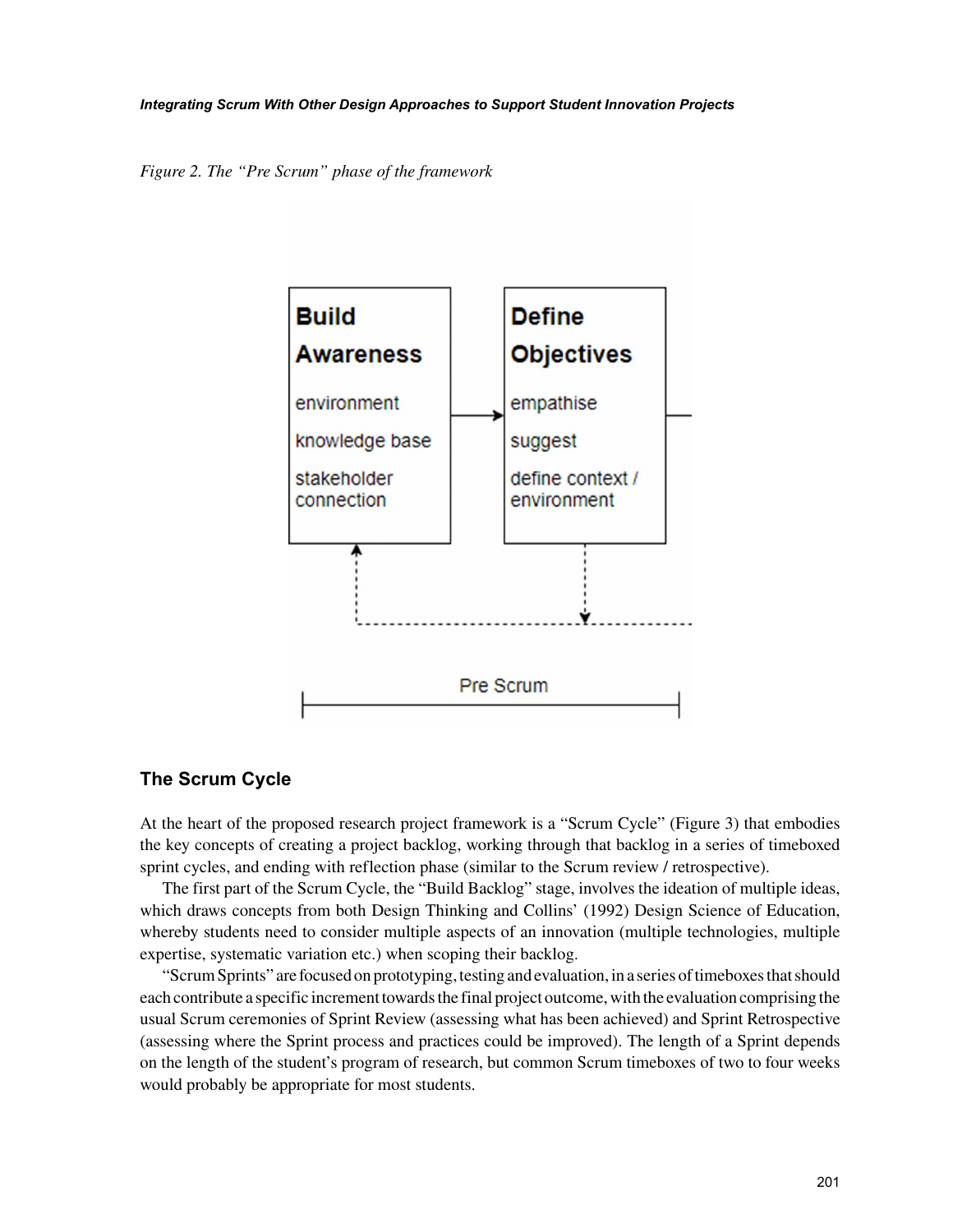*Figure 3. The "Scrum Cycle" phase of the framework*



The "Reflect" stage is part of the usual Scrum project review and retrospective but has a focus on implications for theory and practice. From an academic perspective, a review is the achieved contribution of the project and the retrospective is identified as future work.

## **The Post-Scrum Phase**

Following other academic models, the final "Post Scrum" phase deals with how the outcomes of the work are communicated (Figure 4). This phase acknowledges that a Scrum process in software development ends with the delivery of the product to the customer, but that in an academic context this is only one deliverable of the research process. The value of the communication stage is therefore not the artifact itself but the design principles of the product and the contribution to practice and theory that are embedded in the reflection stage at the end of the Scrum Cycle.

The nature of this communication will vary by there is an assumption that the work will be presented in some way for assessment, but that it should also be appropriately communicated to the community of stakeholders, and potentially also be published in a more widely accessible forum.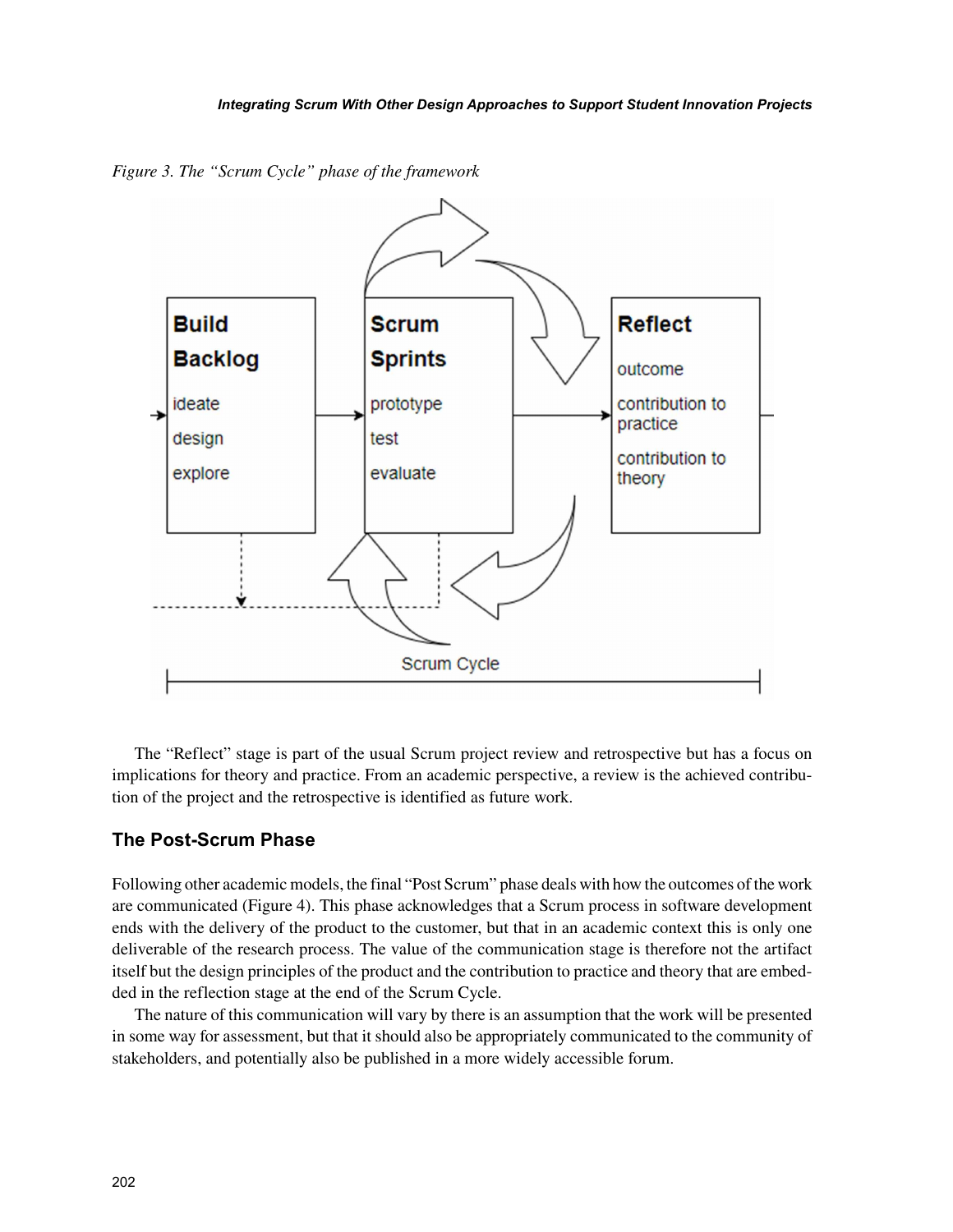## **Framework Iterations**

The main iterations within the framework presented here take place in the Scrum Sprints, but students may need to pivot back to any of the precursor stages if major adaptation is required. Although there is a single entry point to the model, the level of work in the first two stages may be minimal in well-defined projects (but it is recommended that they are still addressed).

In the other models explored in this chapter, the concept of iteration is common but the ways in which iteration takes place vary widely. Some models, such as Design Science in Information Systems Research (Hevner et al,, 2004) choose not to discuss how, when or why iteration will take place, but simply assume that some kind of "assess and refine" cycle will be involved. Other models specify explicit exit and entry points for iteration. The Design Science Research Methodology for Information Systems Research (Peffers et al., 2007) identifies iteration points from Evaluation or Communication back to Defining the Objectives or Design and Development. Still others seem to allow for iteration from any one step back through any other, such as the Generic Model for Educational Design Research (McKenney & Reeves, 2013). Such design decisions are dependent on the focus of the framework, the number and breadth of steps in the framework, the nature of the steps within which or between which iteration may take place, and the logic of iterating between specific steps, depending on their related activities. In the model presented here, there are two layers of possible iteration. One is the standard Scrum iteration of timeboxed Sprints, which takes place in the main Scrum Cycle phase. There is another set of possible integration points prior to this to enable students to redefine and re-populate the backlog in the light of changing requirements or discoveries made during implementation Sprints. In this sense, a Sprint may involve a timeboxed cycle back through the "Build Awareness", "Define Objectives" and "Build Backlog" stages. In addition, the "Build Backlog" stage may iterate back to further building of awareness and objectives definition, and there may also be an iteration back from defining objectives to building awareness. The reason for explicitly including these types of iterations in the model is to give students guidance about when they might need to revisit prior stages in order to ensure that their project remains on track, particularly given the nature of agile methods to be able to embrace change.

## **USAGE SCENARIOS**

In order to illustrate how this model could be conceptualized within a real-world educational situation, two scenarios are outlined. These scenarios illustrate two different ways in which we believe the framework will better guide research students at the two institutions focused on in this article. As discussed at the beginning of this chapters the two contexts are a Master's program in technological futures and an undergraduate degree in computing.

## **Scenario 1: Master's Program in Technological Futures**

The first scenario describes the way in which the adoption of this model may assist with the development of innovative technological solutions to address challenges associated with the future of work and changing, complex work environments. Many postgraduate Master's projects have begun with the aim of using emerging and disruptive technology (EDT) in this context, and a range of different outputs have been proposed. These outputs range from a digital technology solution for understanding workplace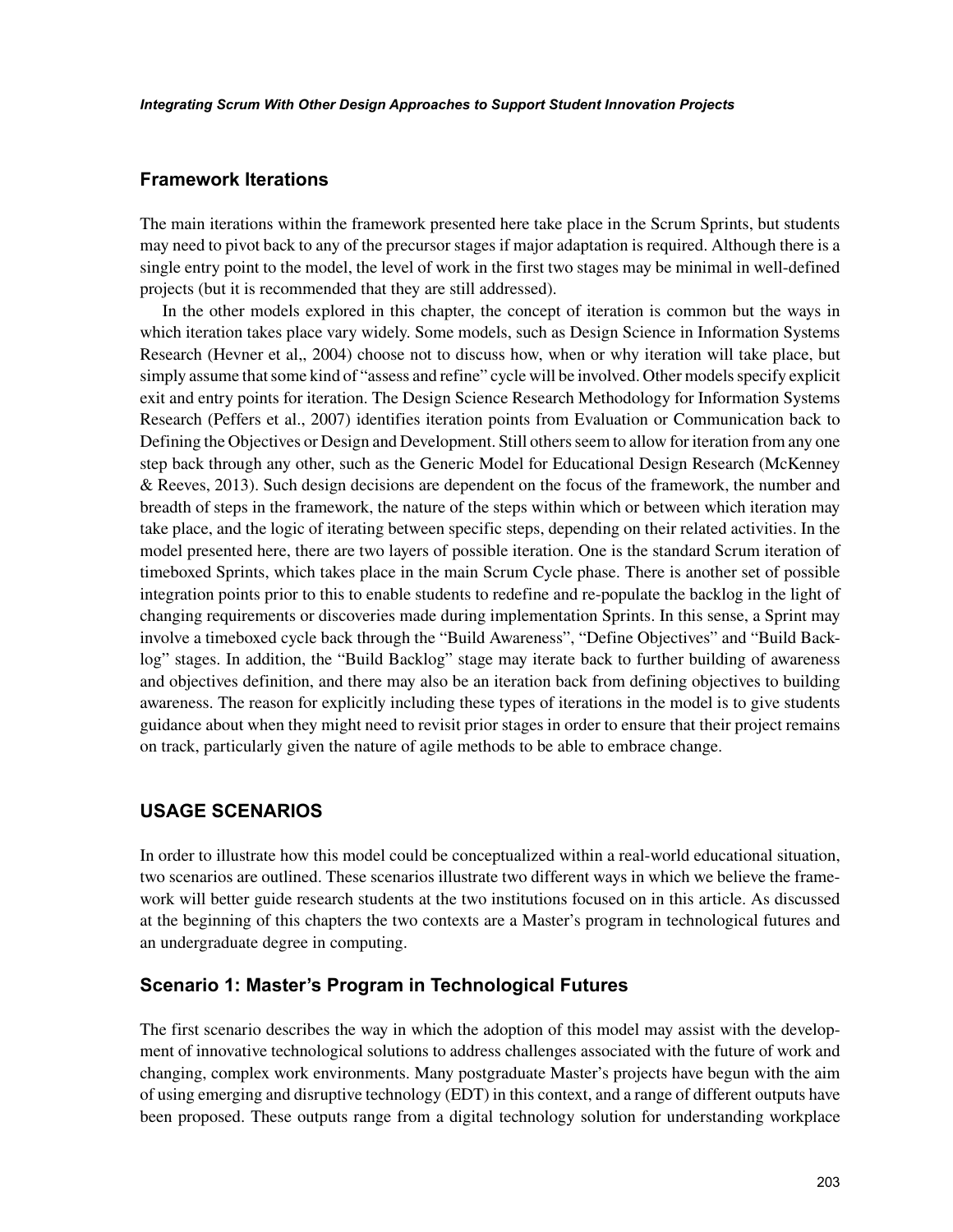*Figure 4. The "Post Scrum" phase of the framework*



organizational charts, through to new frameworks for businesses to provide more flexible working arrangements and technological solutions to improving professional development. These students spend a significant amount of time developing a project proposal, however, guiding students through the use of robust and systematic research processes to validate the opportunity they are pursuing, and test assumptions that underlie the project can be challenging. For example, encouraging students to test the assumption that current organizational charts are not effective, and that EDT can be used in this space requires reading a lot of research from a range of different disciplines. This challenge is particularly apparent with students beginning the program with a set idea of the artifact they want to produce and are then afraid to test their assumption and find out that there is already a product in the market similar to what they were planning to develop. The need to build a bank of evidence and research (from both academic and grey literature) to help them validate the idea, and assess its feasibility, to essentially become experts on their idea can be difficult, especially if the problem is not well defined, and when research of this nature is not something they have experience doing. It is often commented by students who come from professional backgrounds that they are used to being told what the problem is that they need to address and are provided with research that confirms the problem or opportunity exists. These students work independently on their projects, but do not have all the knowledge, skills and capability to complete the project and therefore have to engage with a range of stakeholders which also proves a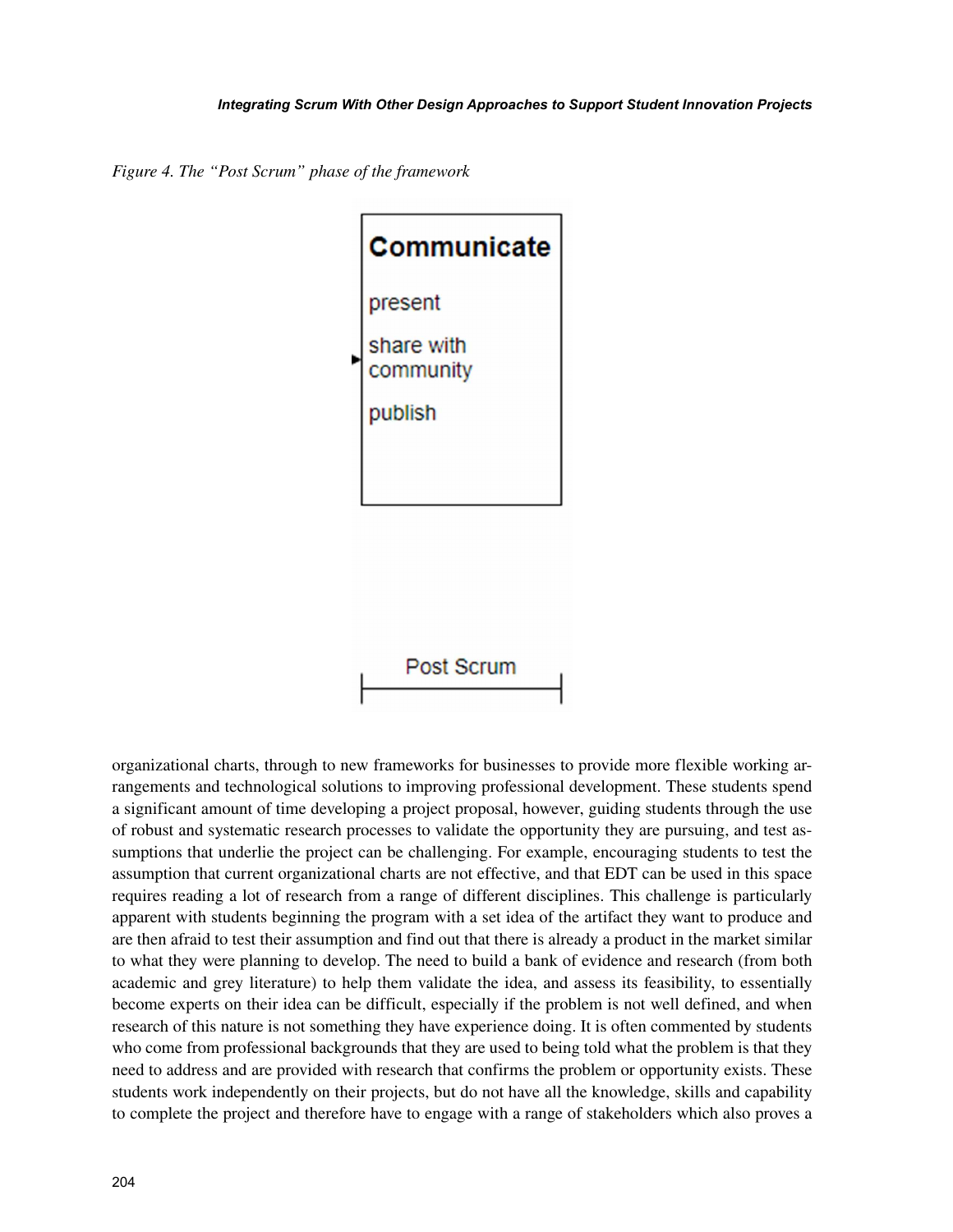challenge for some students. Additionally, given the contemporary nature the future of work, and fast pace of change that is not always captured in academic research or published reports, there is often a need for students to speak with subject matter experts early in the development of their project proposals, as well as during the development of their solution. Students will benefit from a framework that helps them to manage these multiple tasks and workflows, as well as thinking critically about what they are reading, hearing, and writing. The fast-paced nature of technological development, and a wide range of EDTs that can often be used during the development of product prototypes also poses challenges. The iterative nature of the Scrum Cycle provides a framework for students to manage the development and testing of their product with the diverse range of stakeholders involved in projects.

## **Scenario 2: Undergraduate Degree in Computing**

The second scenario focuses on the adoption of this model within an undergraduate course focusing on applying User Experience (UX) design concepts within the development of an artifact for a real company.

Formal research is not typically undertaken within an undergraduate program, however, many formal research concepts are used to ensure the output is appropriate and meets the users' requirement. Therefore, many research concepts are adopted within this course, including for user requirement elicitation, contextual inquiry and user testing. Since students are not typically exposed to formal research concepts within an undergraduate program our proposed model provides a more structured approach for scaffolding students. Scaffolding is also supported by undertaking most of the activities in a team. This team approach more fully aligns to the original concept of agile development as well as to Amiel and Reeves' (2008) analysis of design-based research and educational technology. Backlogs are, therefore, a vital part of the project, where they are used to manage teams and provide students' with accountability for tasks within the project.

This model also provides a more formalized approach for integrating many of the UX approaches. Since UX has no one model, it can often be confusing to navigate. However, the application of the integrated model provides a way for students to step through the different techniques and processes adopted within the UX discipline. For example, students build awareness and understanding of environmental needs, drawing from both user-centered and Design Thinking approaches, by adopting techniques such as contextual inquiry and competitor analysis. These approaches provide students with a clear understanding of their client/users' needs and situate their project within the wider environment. From this, students can design objectives for their product. The role of the framework is to keep students aware of the need to integrate their design tasks with both empathetic customer interactions and a focus on the contribution to learning above and beyond the digital artifact. The integration of the Scrum cycle provides a clear way for users to test assumptions and designs with users. The iteration of design provides both the opportunity for the evolution of the designs (from paper sketch to a high-fidelity prototype) but also the refinement and testing of designs drawing on both user and expert testing. Overall, the formalized nature of the proposed integrated model provides a structured approach to draw in concepts fundamental to UX, but also those of formal research and artifact development.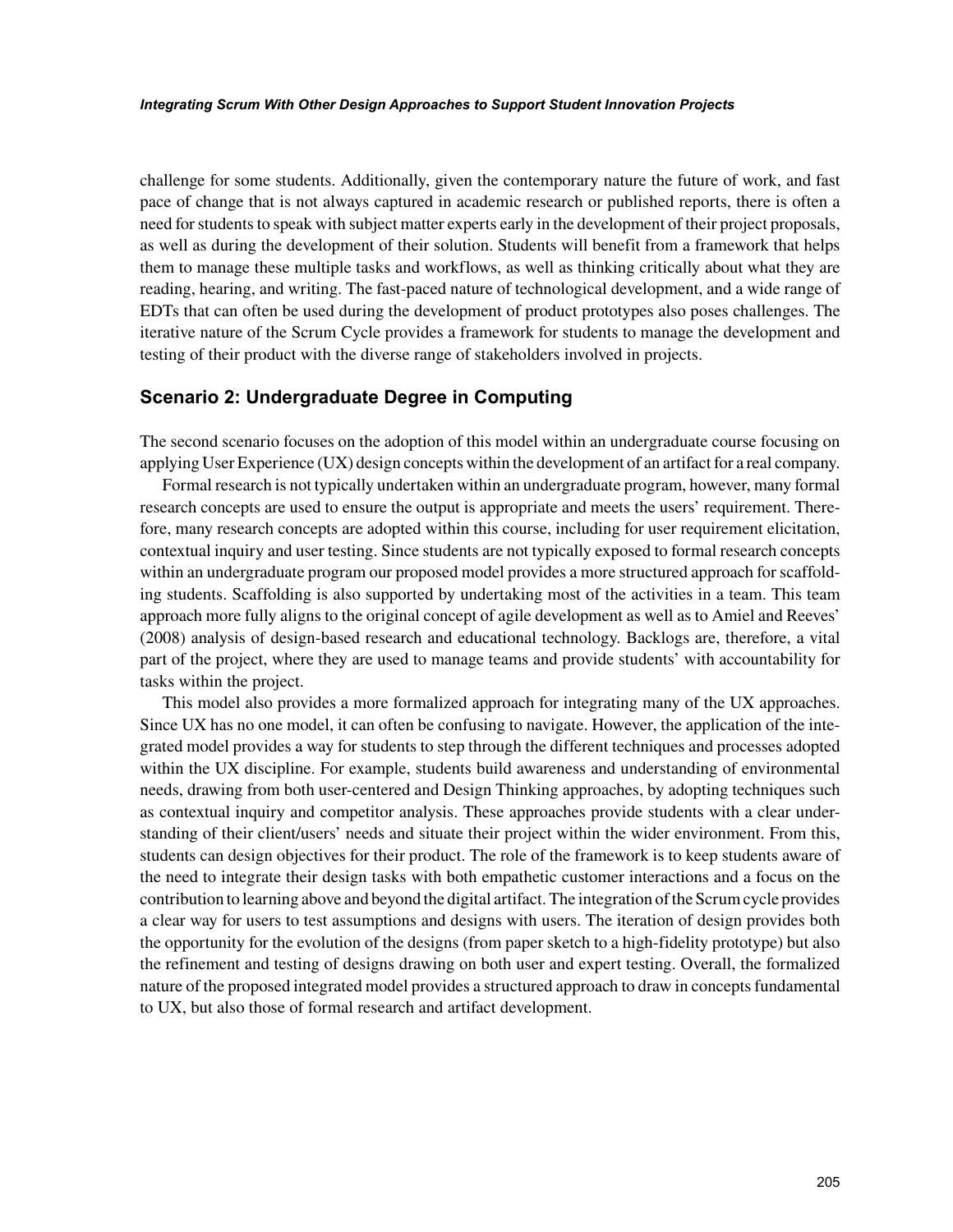# **CONCLUSION**

The work presented in this chapter is a Scrum-based research framework for innovation-based student projects that has been developed within two specific contexts, based on observations of the difficulties that students face in completing innovative technology-based projects. The framework has been developed from a synthesis of various related models from the literature, along with reflections on how a Scrum-based approach has operated thus far in the programs discussed. It has been designed to support students in their research who have been given a grounding in several process models including Scrum and design thinking. So far, development of the framework has been driven by staff observations of how effectively students have been able to adopt a Scrum-based approach to their projects, and student activities within Scrum workshops, as the team has experimented with different ideas about how to give students suitable structural guidance in the management and completion of their projects. The intent is to integrate this into a student research guide. No empirical data collection has yet taken place and future research is needed to explore how this approach can improve project outcomes for students. The next stage of this work will be to gather some formal research data to refine the framework as students use it for their innovation-based projects.

# **REFERENCES**

Amiel, T., & Reeves, T. C. (2008). Design-based research and educational technology: Rethinking technology and the research agenda. *Journal of Educational Technology & Society*, *11*(4), 29–40.

Bai, X., Li, M., Pei, D., Li, S., & Ye, D. (2018, May). Continuous delivery of personalized assessment and feedback in agile software engineering projects. In *Proceedings of the 40th International Conference on Software Engineering: Software Engineering Education and Training* (pp. 58-67). 10.1145/3183377.3183387

Beck, K. (2001). *Manifesto for Agile Software Development*. <https://agilemanifesto.org/>

Brown, A. L. (1992). Design experiments: Theoretical and methodological challenges in creating complex interventions in classroom settings. *Journal of the Learning Sciences*, *2*(2), 141–178. doi:10.120715327809jls0202\_2

Cobb, P., Confrey, J., diSess, A., Lehrer, R., & Schauble, L. (2003). Design Experiments in Educational Research. *Educational Researcher*, *32*(1), 9–13. doi:10.3102/0013189X032001009

Cockburn, A. (2008). *Crystal Methodologies*.<http://alistair.cockburn.us/>

Collins, A. (1992). Towards a design science of education. In E. Scanlon & T. O'Shea (Eds.), New Directions in Educational Technology. Springer Science & Business Media. doi:10.1007/978-3-642-77750-9\_2\_

Conboy, K., Gleasure, R., & Cullina, E. (2015). Agile Design Science Research. In B. Donnellan, M. Helfert, J. Kenneally, D. VanderMeer, M. Rothenberger, & R. Winter (Eds.), *New Horizons in Design Science: Broadening the Research Agenda. LNCS. 9073* (pp. 168–180). Springer.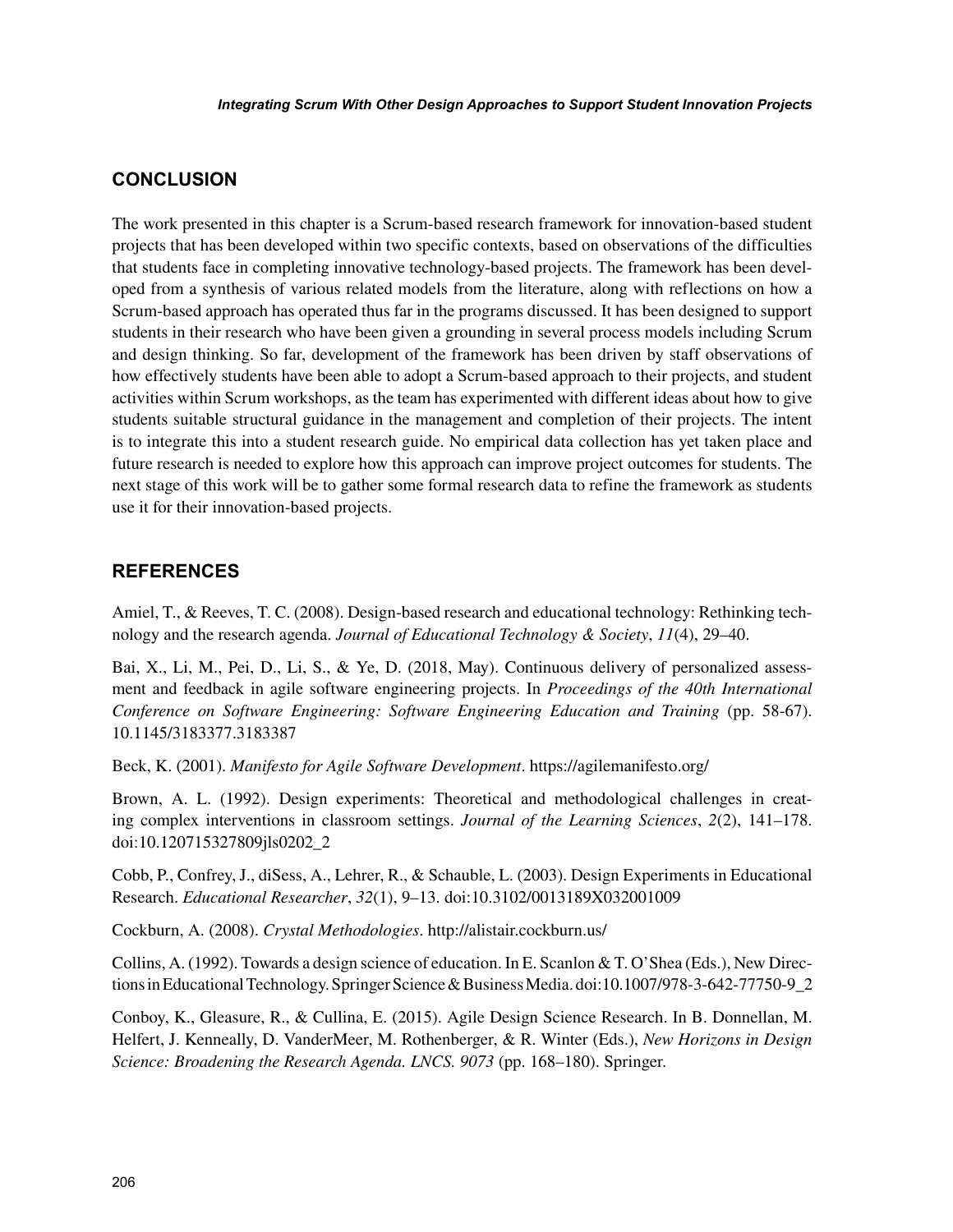Gurusamy, K., Srinivasaraghavan, N., & Adikari, S. (2016). An Integrated Framework for Design Thinking and Agile Methods for Digital Transformation. In A. Marcus (Ed.), *Design, User Experience, and Usability: Design Thinking and Methods. LNCS 9746* (pp. 34–42). Springer., doi:10.1007/978-3- 319-40409-7\_4

Hevner, A. R., March, S. T., Park, J., & Ram, S. (2004). Design Science in Information Systems Research. *Management Information Systems Quarterly*, *28*(1), 75–105. doi:10.2307/25148625

IBM. (2018). *Agile, meet design thinking*. <https://www.ibm.com/downloads/cas/7KL6JLMJ>

Keijzer-Broers, W., & de Reuver, M. (2016). *Applying Agile Design Sprint Methods in Action Design Research: Prototyping a Health and Wellbeing Platform* (Vol. 9661). Springer.

Kelly, A. (2004). Design Research in Education: Yes, but is it Methodological? *Journal of the Learning Sciences*, *13*(1), 115–128. doi:10.120715327809jls1301\_6

Kimbell, L. (2011). Rethinking design thinking: Part I. *Design and Culture*, *3*(3), 285–306. doi:10.27 52/175470811X13071166525216

Koh, J. H. L., Chai, C. S., Wong, B., & Hong, H. Y. (2015). *Design Thinking for Education: Conceptions and applications in teaching and learning*. Springer.

March, S. T., & Storey, V. C. (2008). Design science in the information systems discipline: An introduction to the special issue on design science research. *Management Information Systems Quarterly*, *32*(4), 725–730. doi:10.2307/25148869

McKenney, S., & Reeves, T. C. (2014). Educational design research. In *Handbook of research on educational communications and technology* (pp. 131–140). Springer. doi:10.1007/978-1-4614-3185-5\_11

Melles, G., Anderson, N., Barrett, T., & Thompson-Whiteside, S. (2015). Problem Finding through Design Thinking in Education. In P. Blessinger & J.M. Carfora (Eds.), Inquiry-Based Learning for Multidisciplinary Programs: A Conceptual and Practical Resource for Educators (Innovations in Higher Education Teaching and Learning, Volume 3) (pp.191-209). Bingley, UK: Emerald. doi:10.1108/S2055- 364120150000003027

Norman, J. (2001). Design as a Framework for Innovative Thinking and Learning: How Can Design Thinking Reform Education? In E. Norman & P. Roberts (Eds.), Design and technology educational research and curriculum development: The emerging international research agenda (pp. 90-100). Loughborough University.

Peffers, K., Tuunanen, T., Rothenberger, M. A., & Chatterjee, S. (2007). A Design Science Research Methodology for Information Systems Research. *Journal of Management Information Systems*, *24*(3), 45–77. doi:10.2753/MIS0742-1222240302

Peters, M. J., Howard, K., & Sharp, M. J. A. (2012). *The management of a student research project*. Gower Publishing, Ltd.

Razzouk, R., & Shute, V. (2012). What Is Design Thinking and Why Is It Important? *Review of Educational Research*, *82*(3), 330–348. doi:10.3102/0034654312457429